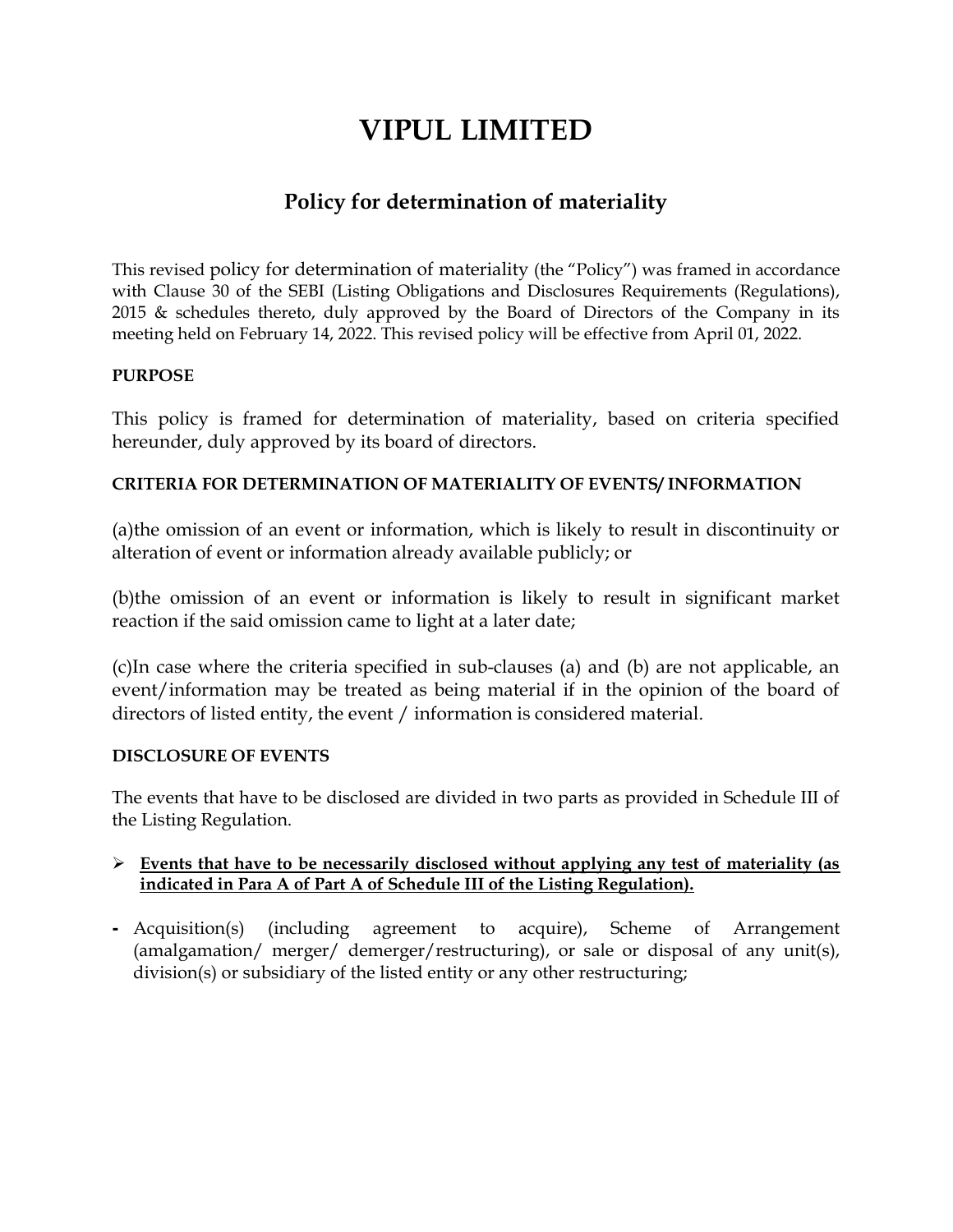- Issuance or forfeiture of securities, split or consolidation of shares, buyback of securities, any restriction on transferability of securities or alteration in terms or structure of existing securities including forfeiture, reissue of forfeited securities, alteration of calls, redemption of securities etc.;
- Revision in Rating(s) ;
- Outcome of meetings of the board of directors within 30 minutes of the closure of the meeting. The intimation of outcome of meeting of the board of directors shall also contain the time of commencement and conclusion of the meeting;
- Agreements (viz. shareholder agreement(s), joint venture agreement(s), family settlement agreement(s) (to the extent that it impacts management and control of the listed entity), agreement(s)/treaty(ies)/contract(s) with media companies) which are binding and not in normal course of business, revision(s) or amendment(s) and termination(s) thereof;
- Fraud/ Defaults by promoter or key managerial personnel or by the listed entity or arrest of key managerial personnel or promoter;
- Change in directors, key managerial personnel (Managing Director, Chief Executive Officer, Chief Financial Officer, Company Secretary etc.), Auditor and Compliance Officer;
- In case of resignation of the auditor of the Company, detailed reasons for resignation of auditor, as given by the said auditor, shall be disclosed by the company to the stock exchanges as soon as possible but not later than twenty-four hours of receipt of such reasons from the auditor.
- Resignation of independent director including reasons for resignation: In case of resignation of an independent director of the listed entity, within seven days from the date of resignation, the following disclosures shall be made to the stock exchanges by the listed entities:

i. The letter of resignation along with detailed reasons for the resignation as given by the said director.

ia. Names of listed entities in which the resigning director holds directorships, indicating the category of directorship and membership of board committees, if any.

ii. The independent director shall, along with the detailed reasons, also provide a confirmation that there is no other material reasons other than those provided.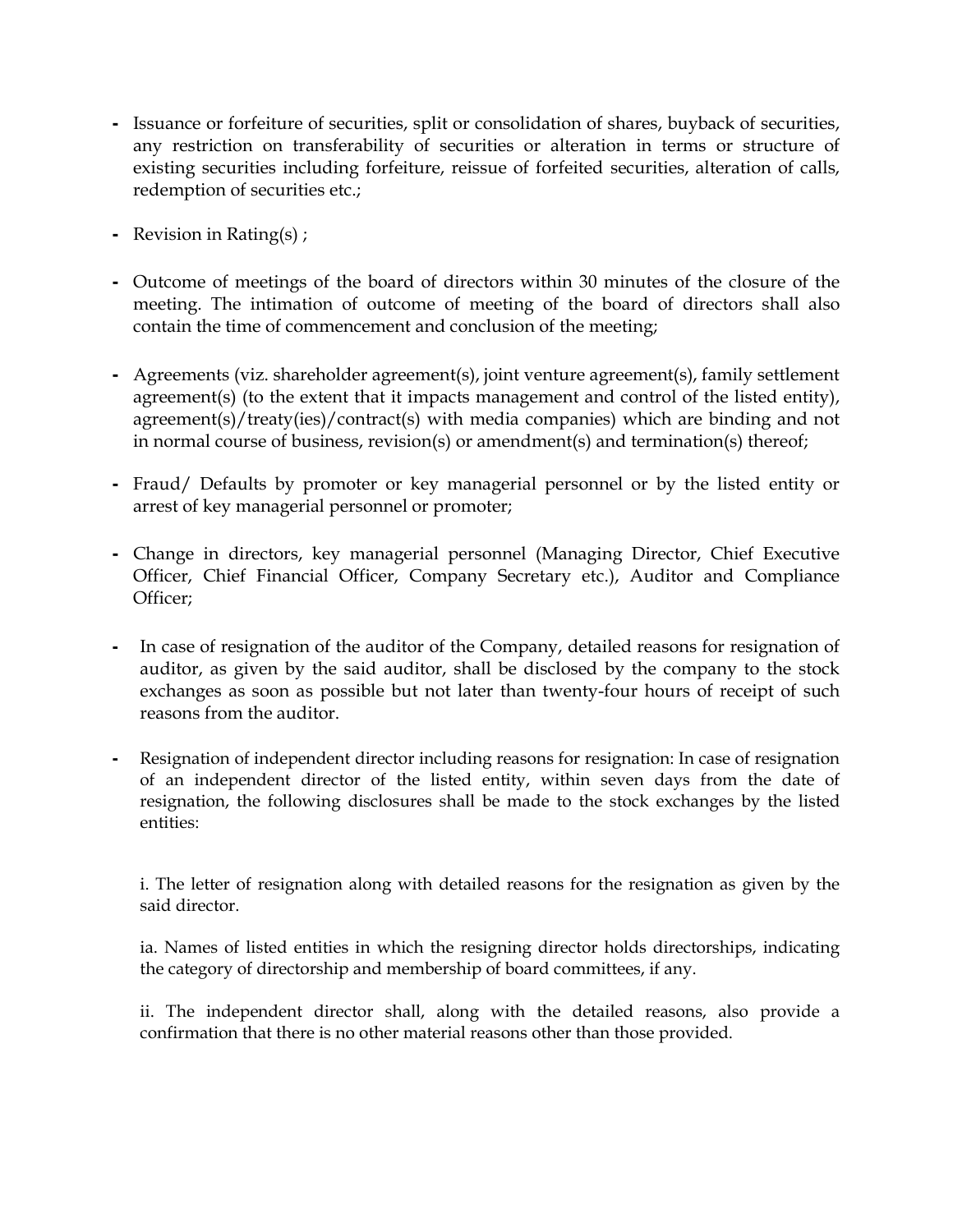iii. The confirmation as provided by the independent director above shall also be disclosed by the listed entities to the stock exchanges along with the disclosures as specified in subclause (i) [and (ii)] above.]

- Appointment or discontinuation of share transfer agent;
- Resolution plan/ Restructuring in relation to loans/borrowings from banks/financial institutions including the following details:
	- (i) Decision to initiate resolution of loans/borrowings;
	- (ii) Signing of Inter-Creditors Agreement (ICA) by lenders;

(iii) Finalization of Resolution Plan;

(iv) Implementation of Resolution Plan;

(v) Salient features, not involving commercial secrets, of the resolution/

restructuring plan as decided by lenders.;

- One-time settlement (OTS) with a Bank;
- Reference to BIFR and winding-up petition filed by any party / creditors;
- Issuance of notices, call letters, resolutions and circulars sent to shareholders, debenture holders or creditors or any class of them or advertised in the media by Company with such other details as prescribed thereunder;
- Proceedings of annual and extraordinary general meetings of the Company and the other prescribed details in brief;
- Amendments to memorandum and articles of association of listed entity, in brief;
- (a) Schedule of analysts or institutional investors meet and presentations made by the listed entity to analysts or institutional investors. Explanation: For the purpose of this clause 'meet' shall mean group meetings or group conference calls conducted physically or through digital means.
- (b) Audio or video recordings and transcripts of post earnings/quarterly calls, by whatever name called, conducted physically or through digital means, simultaneously with submission to the recognized stock exchange(s), in the following manner:
	- (i) the presentation and the audio/video recordings shall be promptly made available on the website and in any case, before the next trading day or within twenty-four hours from the conclusion of such calls, whichever is earlier;
	- (ii) the transcripts of such calls shall be made available on the website within five working days of the conclusion of such calls:
- The following events in relation to the corporate insolvency resolution process (CIRP) of a listed corporate debtor under the Insolvency Code: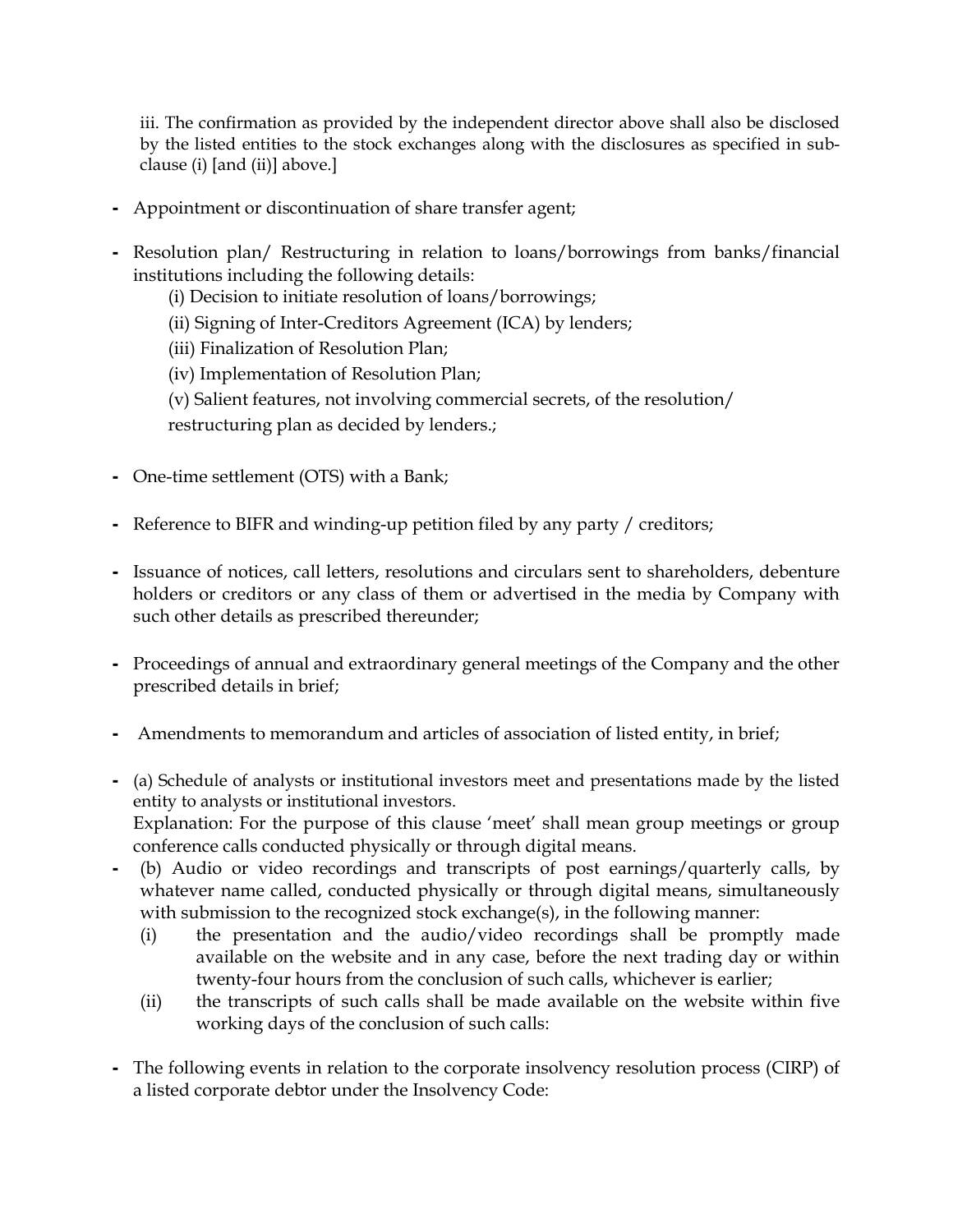- a) Filing of application by the corporate applicant for initiation of CIRP, also specifying the amount of default;
- b) Filing of application by financial creditors for initiation of CIRP against the corporate debtor, also specifying the amount of default;
- c) Admission of application by the Tribunal, along with amount of default or rejection or withdrawal, as applicable;
- d) Public announcement made pursuant to order passed by the Tribunal under section 13 of Insolvency Code;
- e) List of creditors as required to be displayed by the corporate debtor under regulation 13(2)(c) of the IBBI (Insolvency Resolution Process for Corporate Persons) Regulations, 2016;
- f) Appointment/ Replacement of the Resolution Professional;
- g) Prior or post-facto intimation of the meetings of Committee of Creditors;
- h) Brief particulars of invitation of resolution plans under section 25(2)(h) of Insolvency Code in the Form specified under regulation 36A (5) of the IBBI (Insolvency Resolution Process for Corporate Persons) Regulations, 2016;
- i) Number of resolution plans received by Resolution Professional;
- j) Filing of resolution plan with the Tribunal;
- k) Approval of resolution plan by the Tribunal or rejection, if applicable;
- l) Specific features and details of the resolution plan as approved by the Adjudicating Authority under the Insolvency Code, not involving commercial secrets, including details such as:
	- (i) Pre and Post net-worth of the company;
	- (ii) (Details of assets of the company post CIRP;
	- (iii) Details of securities continuing to be imposed on the companies' assets;
	- (iv) Other material liabilities imposed on the company;
	- (v) Detailed pre and post shareholding pattern assuming 100% conversion of convertible securities;
	- (vi) Details of funds infused in the company, creditors paid-off;
	- (vii) Additional liability on the incoming investors due to the transaction, source of such funding etc.;
	- (viii) Impact on the investor revised  $P/E$ , RONW ratios etc.;
	- (ix) Names of the new promoters, key managerial persons(s), if any and their past experience in the business or employment. In case where promoters are companies, history of such company and names of natural persons in control;
	- (x) Brief description of business strategy.

m) Any other material information not involving commercial secrets.

- n) Proposed steps to be taken by the incoming investor/acquirer for achieving the MPS;
- o) Quarterly disclosure of the status of achieving the MPS;
- p) The details as to the delisting plans, if any approved in the resolution plan.
- Initiation of Forensic audit: In case of initiation of forensic audit, (by whatever name called), the following disclosures shall be made to the stock exchanges by listed entities: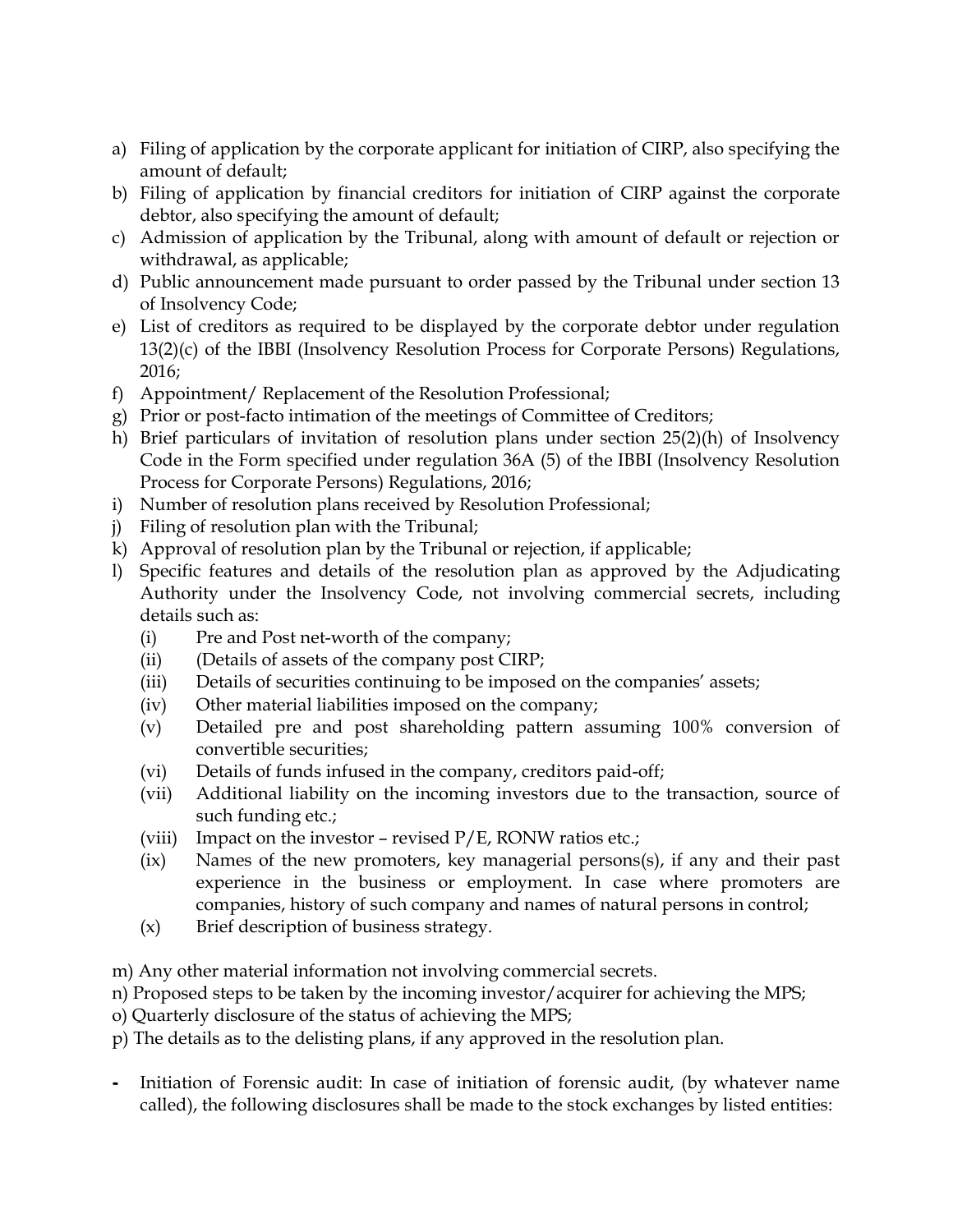a) The fact of initiation of forensic audit along-with name of entity initiating the audit and reasons for the same, if available;

b) Final forensic audit report (other than for forensic audit initiated by regulatory / enforcement agencies) on receipt by the listed entity along with comments of the management, if any.

#### $\triangleright$  Events that have to be disclosed, if considered material (as indicated in Para B of Part A of Schedule III of the Listing Regulation).

- Commencement or any postponement in the date of commencement of commercial production or commercial operations of any unit/division;
- Change in the general character or nature of business brought about by: Arrangements for strategic, technical, manufacturing, or marketing tie-up; Adoption of new line(s) of business; Closure of operations of any unit/division - (entirety or piecemeal);
- Capacity addition or product launch;
- Awarding, bagging/ receiving, amendment or termination of awarded/bagged orders/contracts, not in the normal course of business; Awarding of order(s)/contract(s) ; Bagging/Receiving of orders/contracts; Amendment or termination of orders/contracts;
- Agreements (viz. loan agreement(s) (as a borrower) or any other agreement(s) which are binding and not in normal course of business, revision(s) or amendment(s) and termination(s) thereof;
- Disruption of operations of any one or more units or division of the listed entity due to natural calamity (earthquake, flood, fire etc.), force majeure or events such as strikes, lockouts etc.
- Effect(s) arising out of change in the regulatory framework applicable to the listed entity;
- Litigation(s) / dispute(s) / regulatory action(s) with impact;
- Frauds/ defaults by directors (other than key managerial personnel) or employees of the listed entity;
- Options to purchase securities (including any Share Based Employee Benefit (SBEB) Scheme);
- Giving of guarantees or indemnity or becoming a surety for any third party;